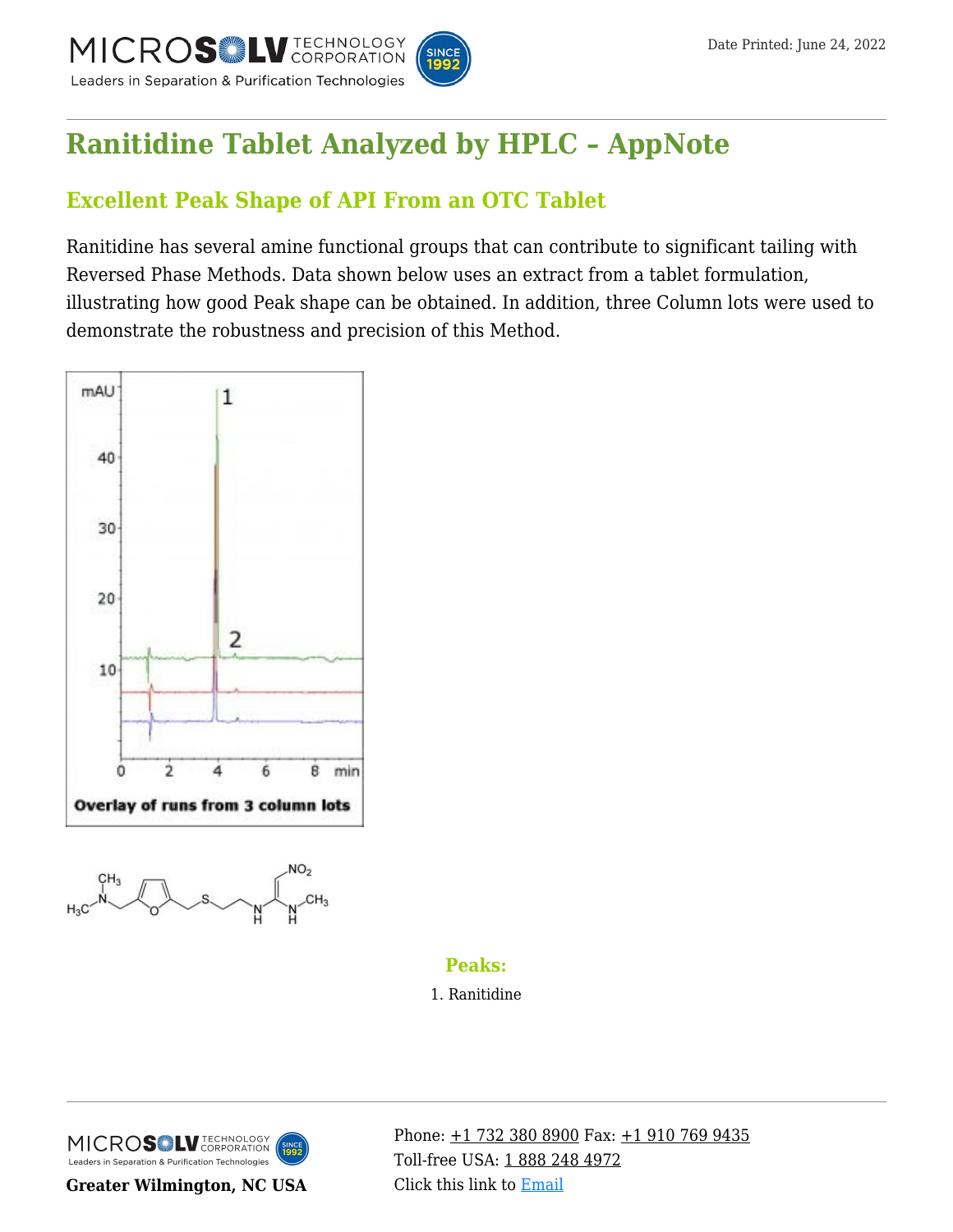

2. Matrix Component

## **Method Conditions**

**Column**: Cogent Diamond Hydride™, 4μm, 100Å **Catalog No.**: 70000-7.5P **Dimensions**: 4.6 x 75mm **Mobile Phase**: A: DI Water /  $0.1\%$  Trifluoroacetic acid  $(v/v)$ 

B: Acetonitrile /  $0.1\%$  Trifluoroacetic acid (v/v)

## **Gradient**:

| Time (minutes) | %B |
|----------------|----|
|                | 95 |
|                | 95 |
| 6              | 50 |
|                | 95 |

**Post Time**: 3 minutes **Injection vol.**: 2μL **Flow rate**: 1.0mL / minute

**Detection**: UV @ 313nm

**Sample Preparation**: 150mg strength Ranitidine HCl tablet was ground and weighed in a 50mL volumetric flask. A portion of 50:50 Solvent A / Solvent B diluent was added and the flask was sonicated 10 minutes. It was then diluted to mark and filtered with a 0.45µm Nylon Syringe Filter (MicroSolv Tech Corp.). The filtrate was diluted 1:100 for injections. **t0**: 0.9 minutes

*Note: Ranitidine is an acid reducer that is available over-the-counter. It works as a histamine H2-receptor antagonist, in contrast to other acid reducers such as omeprazole which are proton pump inhibitors. It is sold under the trade name Zantac®.*



**Greater Wilmington, NC USA**

Phone:  $\pm$ 1 732 380 8900 Fax:  $\pm$ 1 910 769 9435 Toll-free USA: [1 888 248 4972](#page--1-0) Click this link to [Email](https://www.mtc-usa.com/contact)